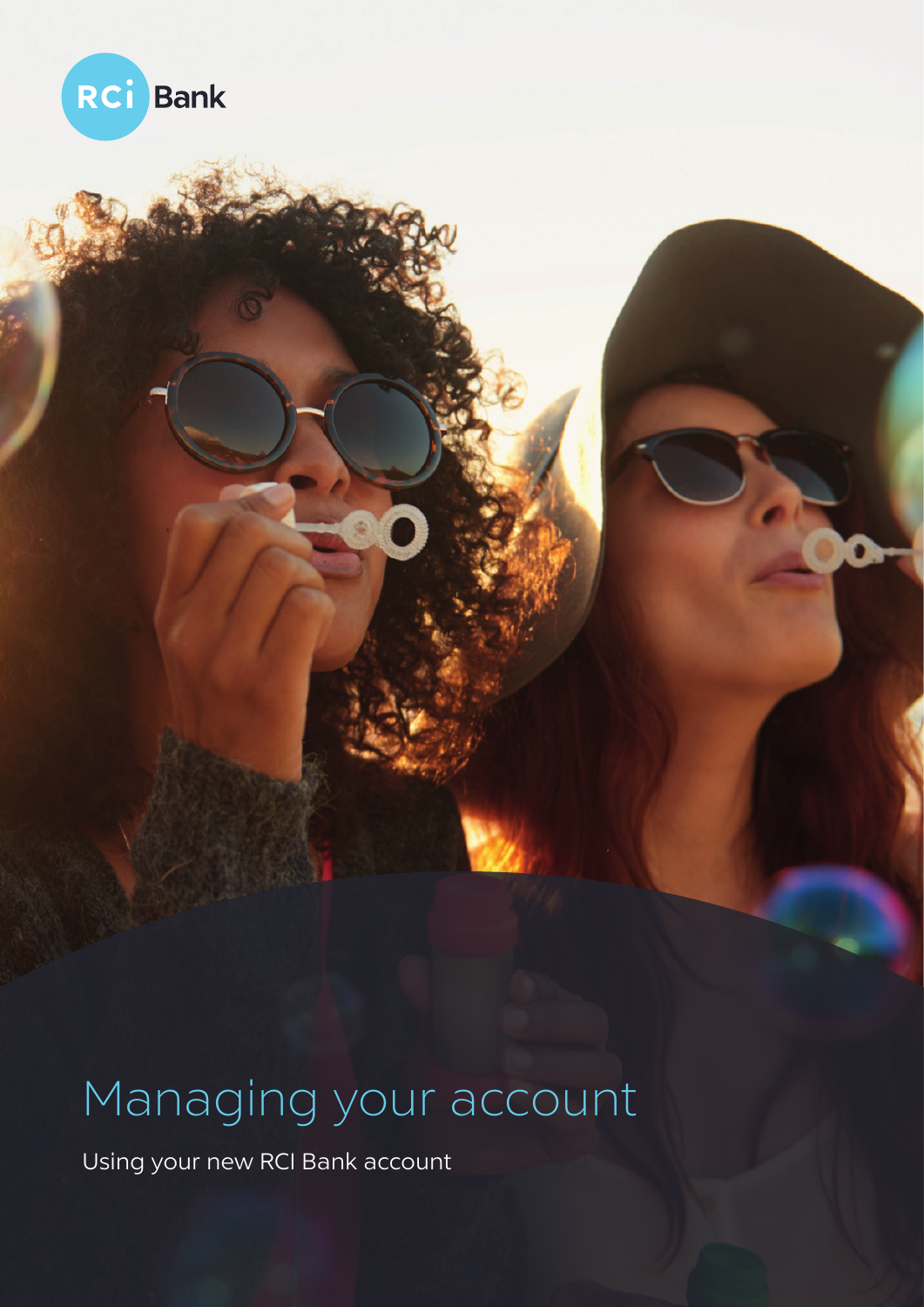

# Hello, and welcome to RCI Bank

We're passionate about making it so easy to save that you can sit back, relax and enjoy life.

We aim to be transparent and upfront with our customers and this document is designed to give you the facts about your new account, how it works, and help you understand where we're coming from.

#### Thank you for joining us, and please get in touch – we'd love to know what you think.

This document contains important information about how to manage your account and it's important you understand it. Together with our Terms and conditions of our relationship and our Account information summary, they form your agreement with us.

To view any of the documents making up your agreement please just ask, or visit http://www.rcibank.co.uk/supportcentre/legal-centre/your-agreement.

Effective from 4th December 2019.

### Let's get started: opening an account

You can apply for an account online 24/7 and we're usually able to open the account on the same day.

As a responsible bank, it's important for us to know who our customers are. We'll ask questions to help us do this and so we can verify your address and identity using automated systems during the application process. If our systems can't verify you, we'll ask you to send further evidence by post (we'll let you know at the end of the application process). In these cases we'll usually open your account within a week.

We'll ask you for information which we will use to verify you when you access your account. This information needs to be given by the account holder(s) or a person with a suitable 'joint and several' power of attorney.

### Using your account

#### Setting-up a 'linked account'

When you open your account we'll ask you to set-up a 'linked account'. This linked account should be an existing personal UK current account of yours which you'll use to transfer money in and out of your RCI Bank account. If you set up a joint account with us, the linked account must be in the same names. Before you can make any withdrawals from your RCI Bank account, you must first authenticate your linked account details. You can change your linked account at any time in internet banking and you can only have one live linked account at any time.

If you amend your linked account, the new details must be authenticated before it becomes active. You can still use the existing linked account in the meantime.

#### How to manage your account

Your account is fully manageable online, 24/7 at rcibank. co.uk. You can also contact the team:

Secure mail: Click 'Send message' when logged in

#### Email: hello@rcibank.co.uk

#### Telephone: 0345 6056 050

Telephone calls may be recorded for monitoring and training purposes.

#### Write to: 'Freepost: RCI BANK'

(that's all, no stamp or address details needed)

We're here to help Mon-Thurs 8am-8pm, Fri 8am to 6:30pm, Sat 9am-5pm and Sun 10am-4pm except UK bank holidays. Calls are charged at local rates.

#### Logging into internet banking

As soon as your application has been accepted, we'll send you your secure internet banking User ID in the post to your home address. This is your unique access code and you shouldn't share it.

- 1. When you've received your User ID, visit rcibank.co.uk and click 'Log in'
- 2. Enter your User ID and password you used when you applied for the account
- 3. Enter the required characters from your memorable information (again, you will have created when you applied).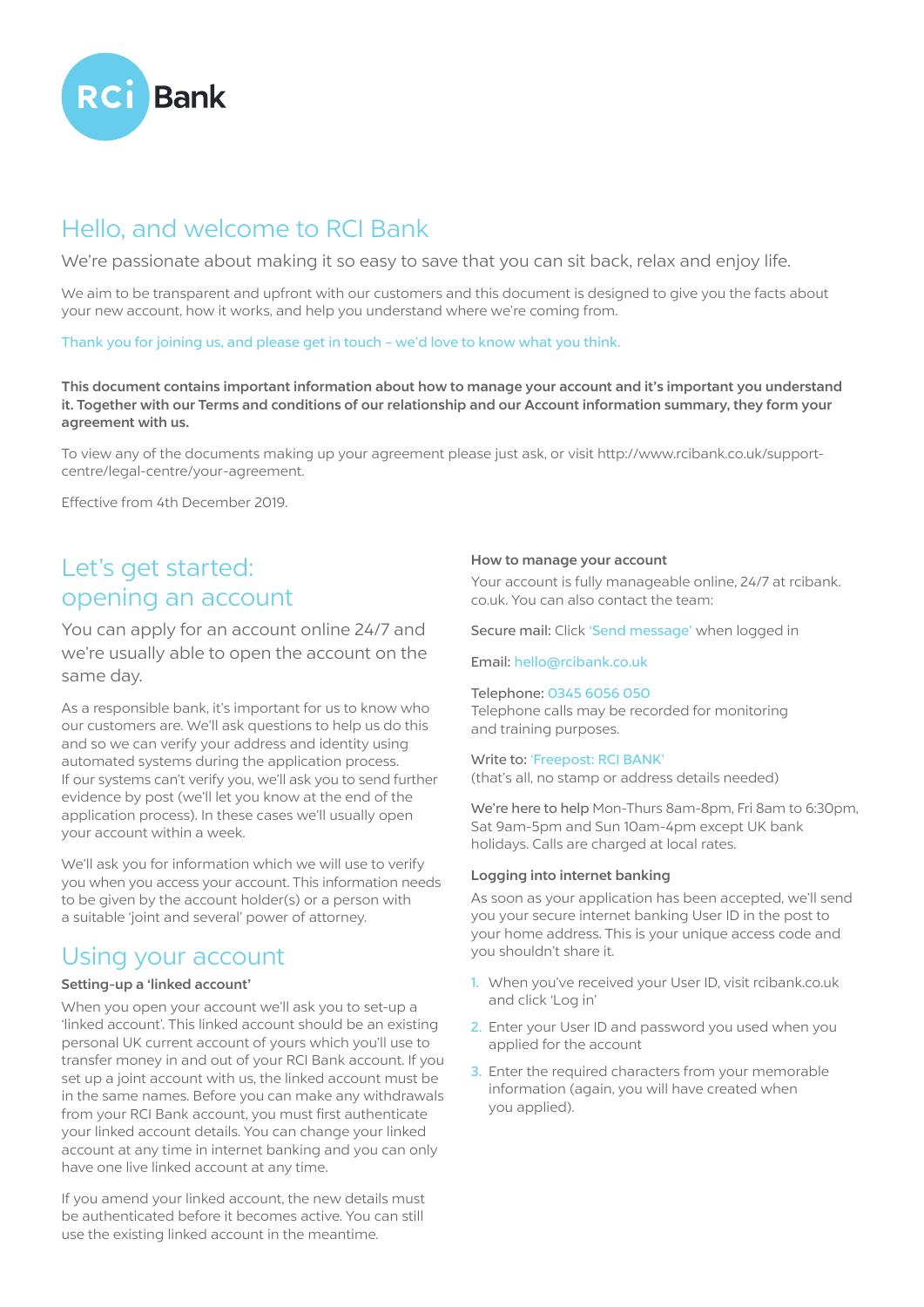# In internet banking you can:

- See statements for all your accounts, including all transactions, their status, dates, amounts, charges and unique payment references
- View all your savings accounts from one dashboard
- Send and receive secure messages to and from our team
- Open new accounts
- Change your interest payment frequency
- View the details of your account, including the current interest rate and account type
- Rename your accounts and choose your account image
- Plus much more.

If you make or amend a payment through internet banking, you'll receive an on-screen confirmation (keep this safe – it's the only notice of that instruction you'll receive).

## Making payments into your account

You can transfer money from your linked account using one-off electronic payments and regular standing orders, as well as from existing RCI Bank accounts in your name. The funding window for Fixed Term accounts is 14 days. You can make as many deposits as you like within this time but you cannot make any withdrawals from a Fixed Term account until it matures.

Cheques can only be used to make the first payment into a new account.

With all payments you need to use these details:

- Beneficiary: RCI Bank
- Sort code: we sent this at account opening
- Account number: we sent this at account opening
- Payment reference: we sent this at account opening

Make cheques payable to: RCI Bank, <Payment reference>, <Surname>.

This information will also be detailed in your welcome letter.

If these references aren't included with your payment, we won't be able to allocate the money to your account and will return it without liability and interest.

#### Important information:

- Your money will be available for withdrawal on the day we credit your account, except for cheques which are available from the seventh business day (due to the cheque clearing process). You cannot make any withdrawal from a Fixed Term product before the maturity date.
- We'll credit your account on the same day as we receive your payment except for cheques which can take up to seven business days to clear the central clearing system. Cheques will earn interest from the second day we receive funds.

Stray payments - sometimes we receive electronic payments before we verify details or open the account. In these circumstances, you'll receive your payment back without interest and to the account from which it came from.

### **Cheques**

This is our cheque clearing cycle from receipt of your cheque:

- a) You'll start earning interest from the second business day after receipt.
- b) Your cheque will be cleared after a maximum of seven business days after receipt and your funds will be available for withdrawal.

If a cheque paid into your account is returned to us, we may need to restart the cheque clearing cycle. If this is the case we'll let you know and will debit and recredit your account on the third business day following receipt – this will then become the first business day of the new cycle.

### Making withdrawals from your account

If your account terms allow, you can make a withdrawal from your RCI Bank savings account to your linked account - this can normally take a couple of days, see table below.

| Day and time you<br>make payment                           |                      | Mon  | Tues  | Wed       | $\blacksquare$ Thurs | Fri  | Sat         | Sun  |
|------------------------------------------------------------|----------------------|------|-------|-----------|----------------------|------|-------------|------|
| Day received<br>in linked<br>account<br>(by end<br>of day) | <b>Before</b><br>2pm | Tues |       | Wed Thurs | Fri                  | Mon  | <b>Tues</b> | Tues |
|                                                            | After<br>2pm         | Wed  | Thurs | Fri       | Mon                  | Tues | Tues        | Tues |

On weekends, bank holidays and seasonal holidays add extra time accordingly.

- Make a transfer on a business day and the money should be available in your linked account by the end of the following business day.
- If you really need your money the same day please call us to request a CHAPS payment. There is usually a charge of £15 for CHAPS payments as detailed on your Account Information Summary.

You can only withdraw money available, so please ensure you have sufficient cleared funds in your account before making a withdrawal to avoid it being declined.

You can use a cheque to make your first payment into your account – we'll aim to make return payment to you in the same way if you close your account.

Please remember you cannot make any withdrawals from a Fixed Term account before the maturity date. If you think you will need to withdraw funds then you should consider a Freedom Savings account instead.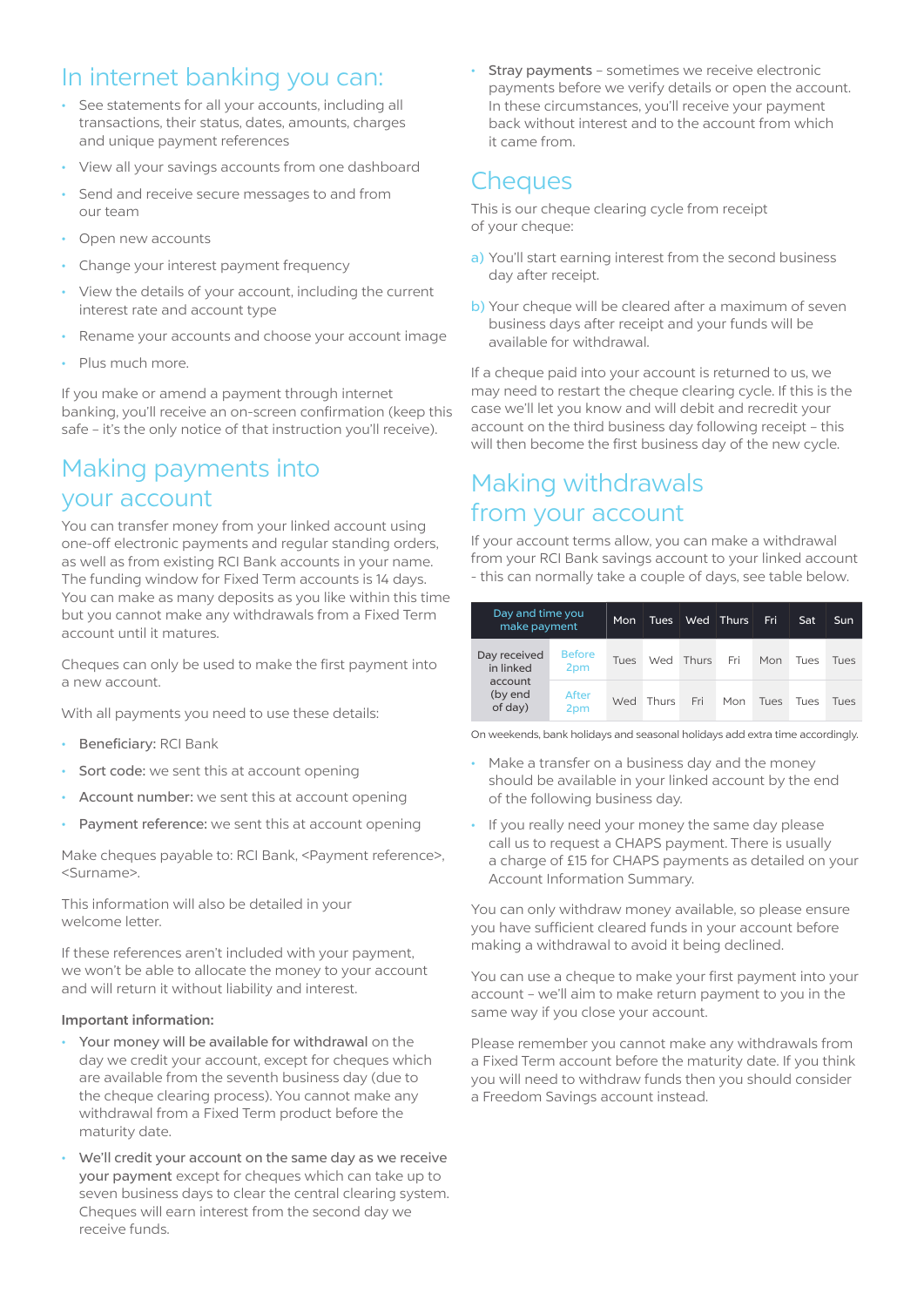### Maturity options for Fixed Term products

At the end of the fixed term period we will email you 14 days in advance to let you know your options.

You can choose to re-invest your funds into another Fixed Term account of 1, 2, 3, 4 or 5 years or transfer your funds into an Easy Access account. If you don't already have an Easy Access account, we'll create one for you. You don't need to do anything further.

Alternatively, if you don't want to re-invest and need to withdraw your funds to your linked account, simply transfer the funds into an Easy Access account and you can then withdraw your funds back to your linked account. For more information about our transaction timescales please visit: rcibank.co.uk/support/faq

If we don't hear from you we'll automatically transfer your funds to an Easy Access account. We'll remind you at least 7 days before the end of the fixed term period and you can change your mind up to 48 hours before the product matures.

# How do we calculate interest?

We start calculating your interest from the first day we receive your money (or two business days after receipt for cheques). We calculate it daily from then on.

Interest will be paid monthly or annually into the account – it's up to you, and you can change your preferences in internet banking at any time:

- If you choose monthly interest we'll pay it into the same account on the same date every month. If your interest is paid into your linked account it will arrive three days after the interest due date.
- If you choose annual interest we'll pay it into the same account on the same date every year. If your interest is paid into your linked account it will arrive three days after the interest due date.
- If you choose to get the interest paid to your linked account and earn less than £1 interest in your chosen period, we'll hold onto it and include it in the next interest payment over £1. If you get your interest paid into your RCI Bank savings account, we'll pay the interest regardless.
- You'll earn interest until the day before withdrawal.
- From 6 April 2016 we pay interest without any tax deducted (gross).

### Interest rates, charges and tax

Let's be clear about this: banking with RCI Bank should be enjoyable and we don't apply penalties or charges for using your account normally. Saying that, you need to be aware of a few things:

• Transferring money to another bank (eg your linked account) can take a few days. If you need the payment making sooner please let us know – in exceptional circumstances we may be able to send it quicker for a charge (see our Account information summary for details).

- Our current fees and charges are available at rcibank. co.uk/support-centre/legal-centre/your-agreement and you can request a copy at any time.
- Unless mentioned otherwise in your Account information summary, rates can change and we'll keep you updated by email.
- Unless we agree otherwise, you're responsible for paying any taxes and costs incurred to access, open, close or manage your account.
- You're responsible for registering and declaring your tax status and tax residencies. If your situation changes you need to update us.
- Tax treatment is dependent on the personal circumstances of each customer and may be subject to change in the future.
- We may ask for extra documentation before being able to carry out some instructions.

### Online security

At RCI Bank, we'll earn your trust by taking responsibility for the security of our systems and internet banking, and by being honest with you. In return, we ask that you take responsibility for your access and security at your end. Specifically:

- When you log in to internet banking, use your unique User ID and enter the right characters from the memorable details you supplied at account opening. We'll only ever ask for a maximum of 3 characters from your memorable information – we don't need to know and will never ask you for your full memorable information. Please let us know if somebody asks you for this.
- If you call us we'll ask you to confirm some details about your account and your mother's maiden name, which you supplied at account opening.
- You'll need to take all reasonable steps to keep your log in and security details safe. For example, don't use easily guessed details.
- Check the transactions on your accounts regularly and you must advise us immediately if you spot any errors, something doesn't feel right, or you think or have become aware of someone else having access to your security details.
- You can update your details through internet banking. Specifically, your email address should be valid, current, and personal to you (nobody else should have access).
- The security of the device you use to access your account is really important and it's your responsibility to keep it protected from attempts to gain access to your account. To prevent risk you shouldn't access your account from a public computer or a location you don't trust. Use strong passwords, and up-to-date virus checking and firewall software.
- Don't forget your provider may charge you to access the internet – this is your responsibility.
- Log off when you have finished your internet banking.